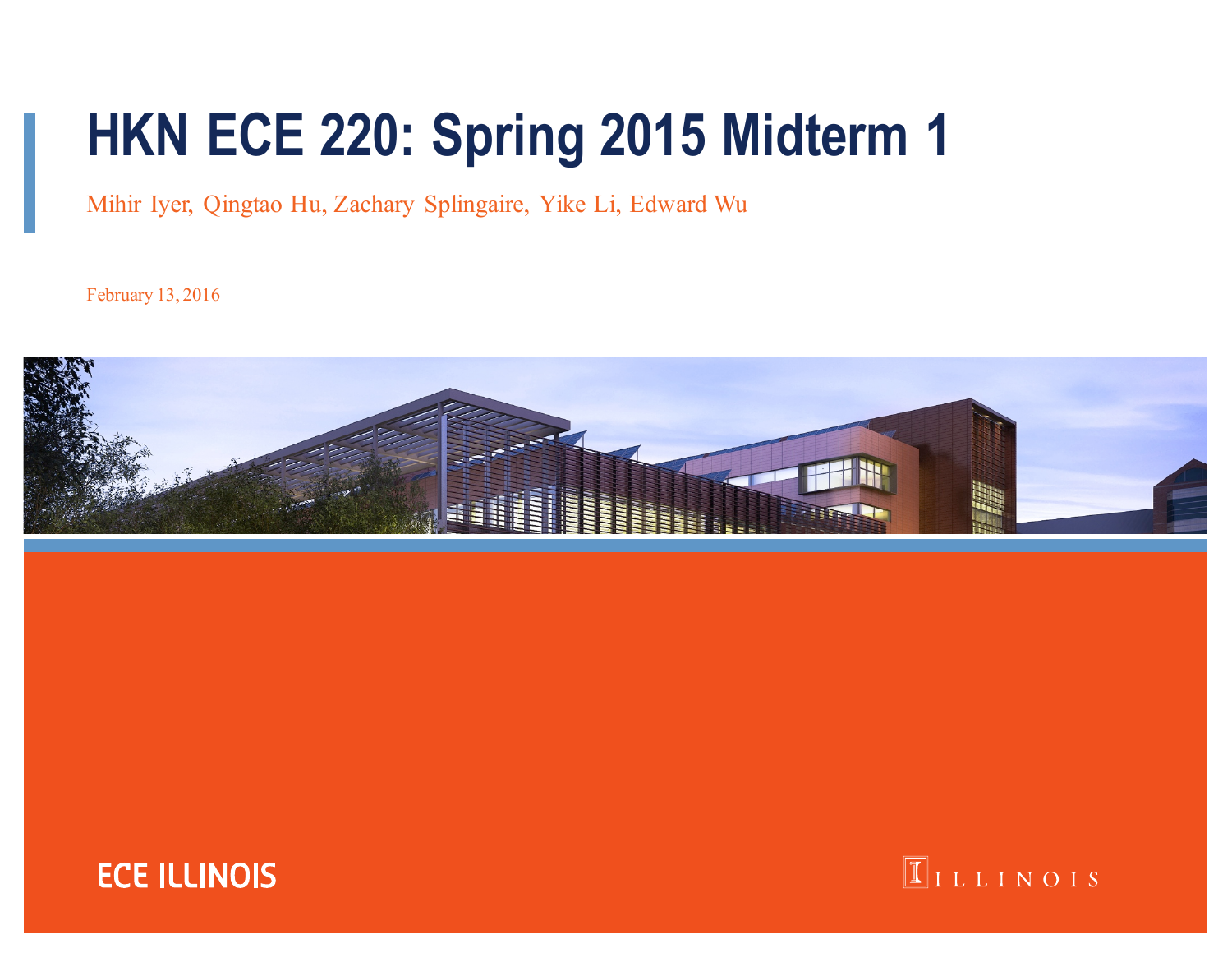### **Pseudo-Ops**

- .ORIG x3000 ;the first instruction should be at x3000
- END ;;indicate this is the end of the program
- .FILL  $\#$ -3 ;;#-3,#5,#0, xFFC0, xABCD, etc.
- .BLKW#3 ;;how many memory location you want to put

 $\Pi$ ILLINOIS

- .STRINGZ "Hello, World!";;Null-terminated
- TRAP x25 ;;same as HALT

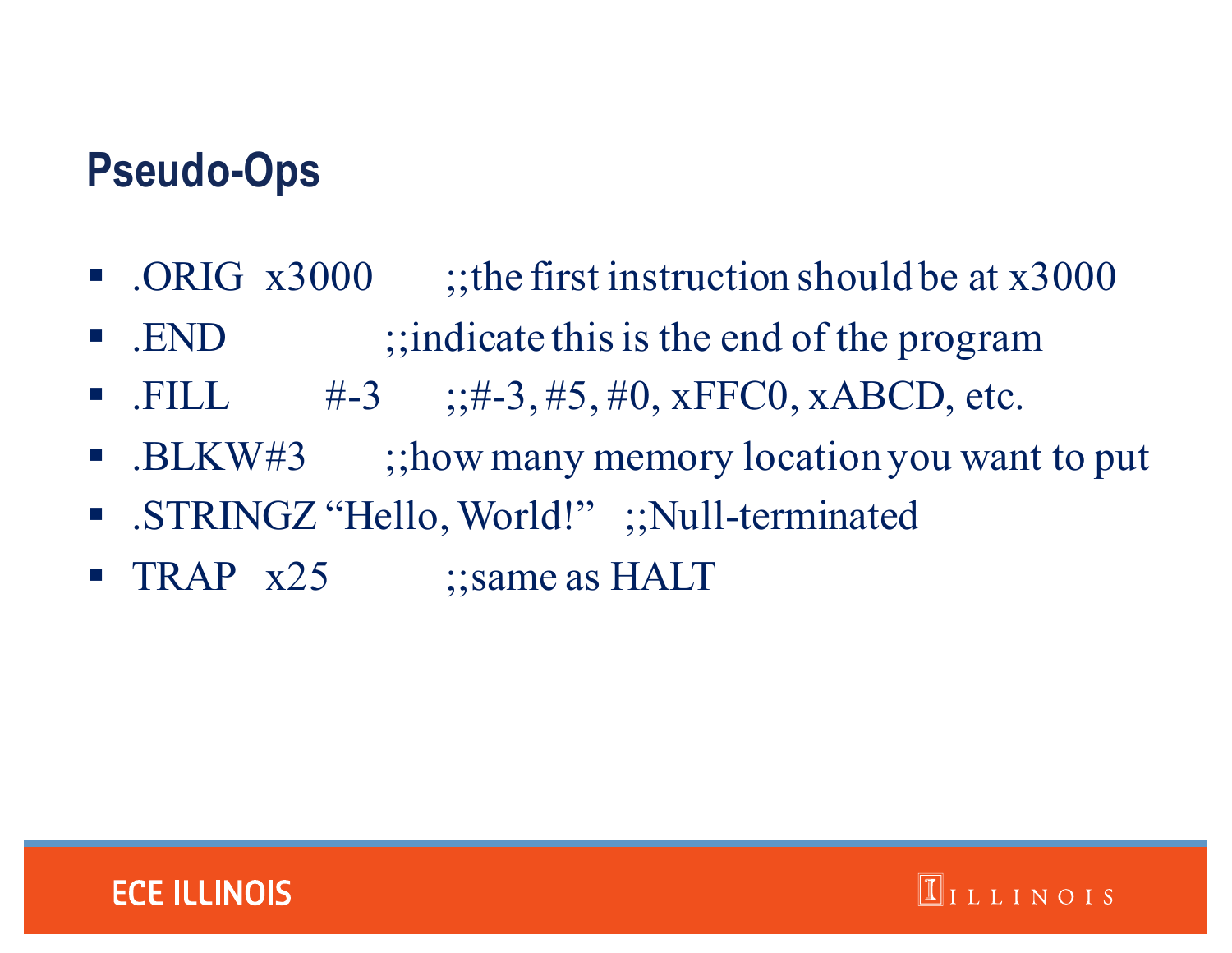### **Examples**

- How to clear R0?
- $\blacksquare$  AND R0, R0, #0
- $\blacksquare$  How to do R0  $\leftarrow$  R1?
- ADD R0, R1, #0 ;;remember:  $-16 \le i$  immediate value and  $\leq$  15
- $\blacksquare$  How to get –R0?
- § NOT R0, R0
- ADD R0,  $R0, #1$

**ECE ILLINOIS** 

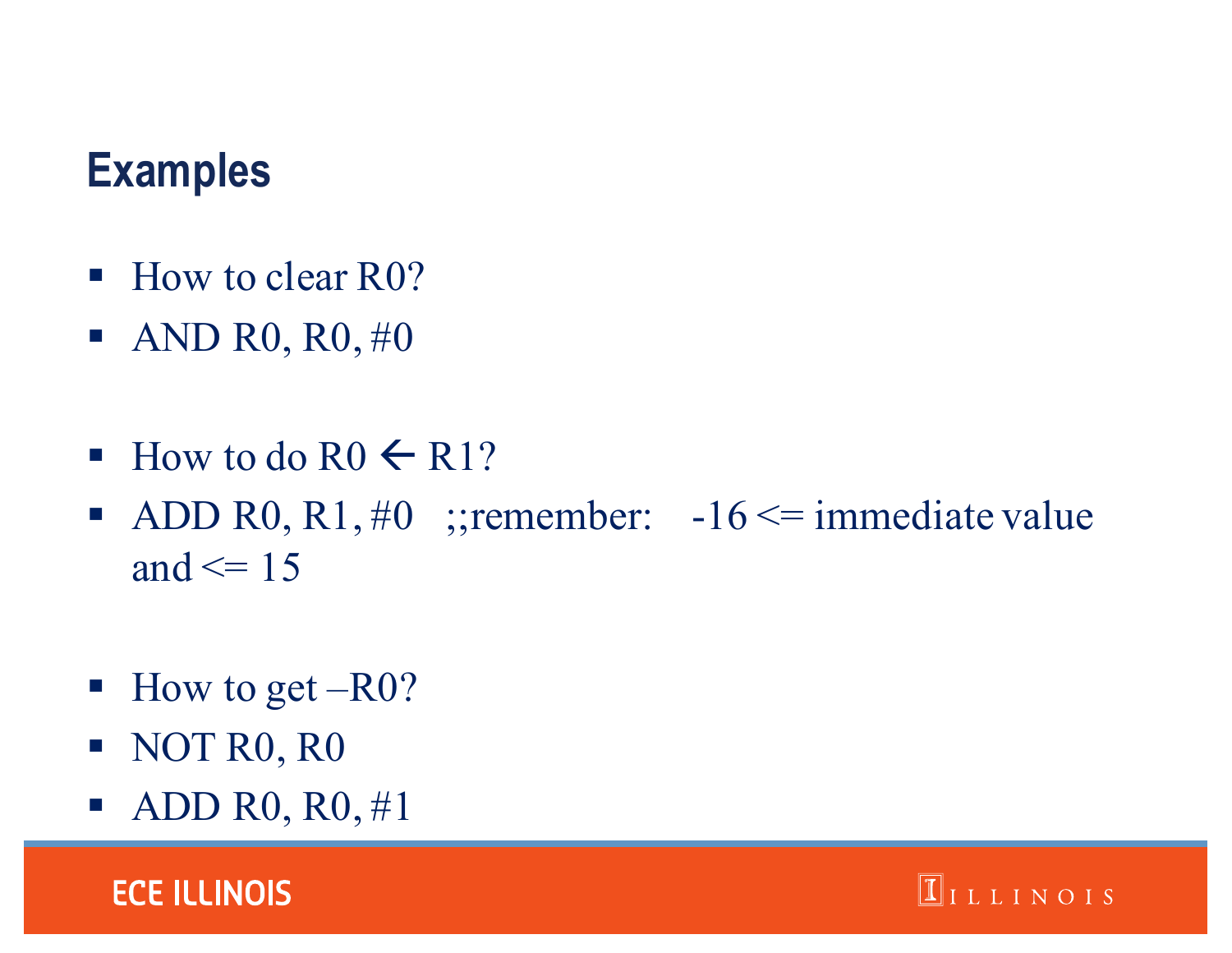# **Tips**

- asm $\rightarrow$  (PASS 1)  $\rightarrow$  symbol table  $\rightarrow$  (PASS2)  $\rightarrow$  .obj (the excutable)
- § Use LABELS
- § Use semicolon to comment
- $\blacksquare$  BR = BRnzp
- **Set breakpoint when debugging**
- **•** Draw a flow chart if necessary
- **•** Try to remember what kind of numbers are in the registers that you are using. Write them down when calculation gets complicated.
- Assign different registers to specific functionality when the task is complex (R1 for row count, R2 for column count, etc)

 $\boxed{\mathbb{I}}$ ILLINOIS

■ Don't get frustrated, breathe and start over.

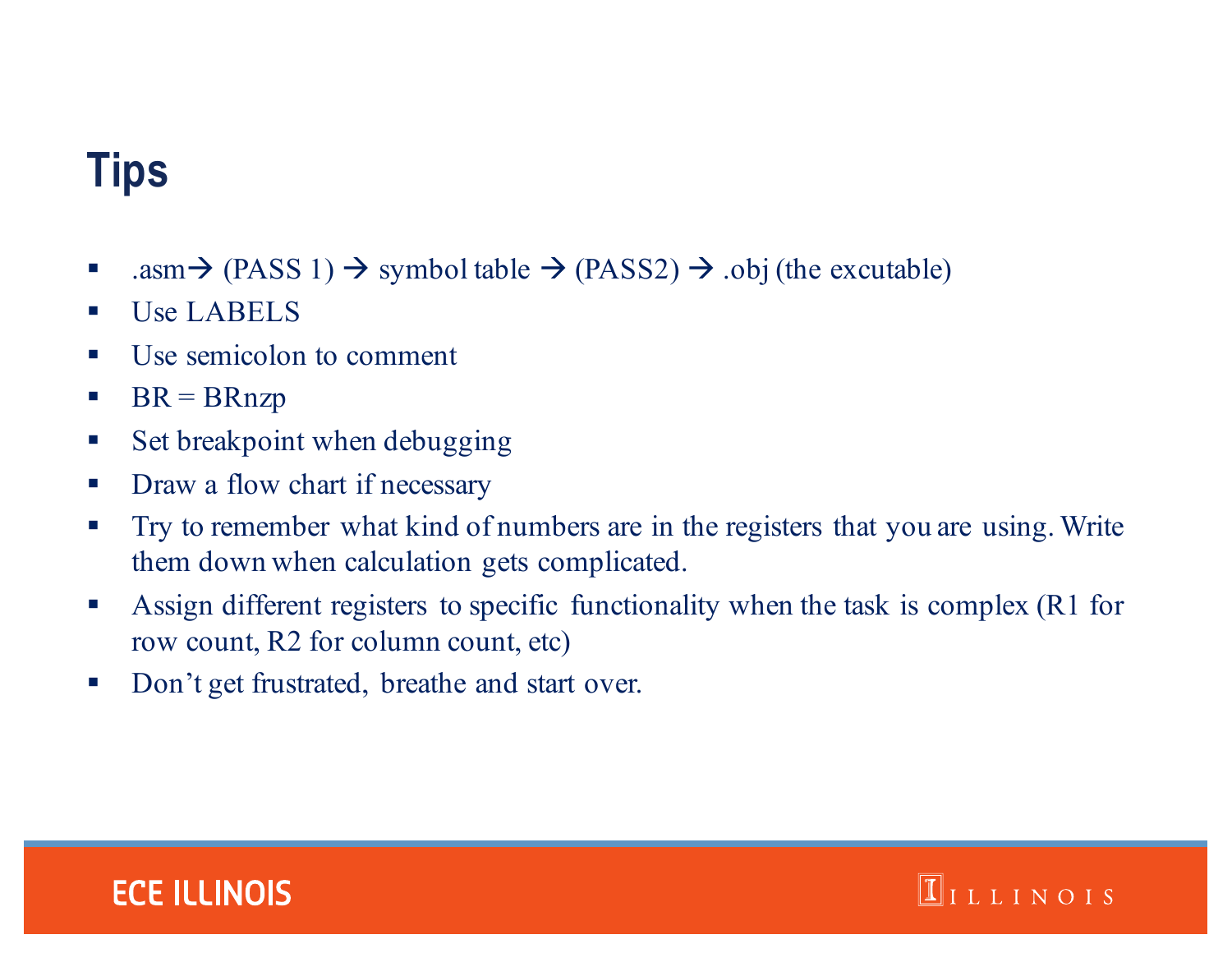# **LC-3 Review: I/O**

#### **I/O Interactions**

- Polling vs Interrupts
	- Polling
		- Loop indefinitely until data is available by checking status register
	- Interrupts
		- Allows program to perform other work while no data is available
		- Upon reception of interrupt, pause current code execution and execute special interrupt handling functions
		- Return to interrupted code once interrupt has been handled
		- Will be covered in depth in ECE 391!



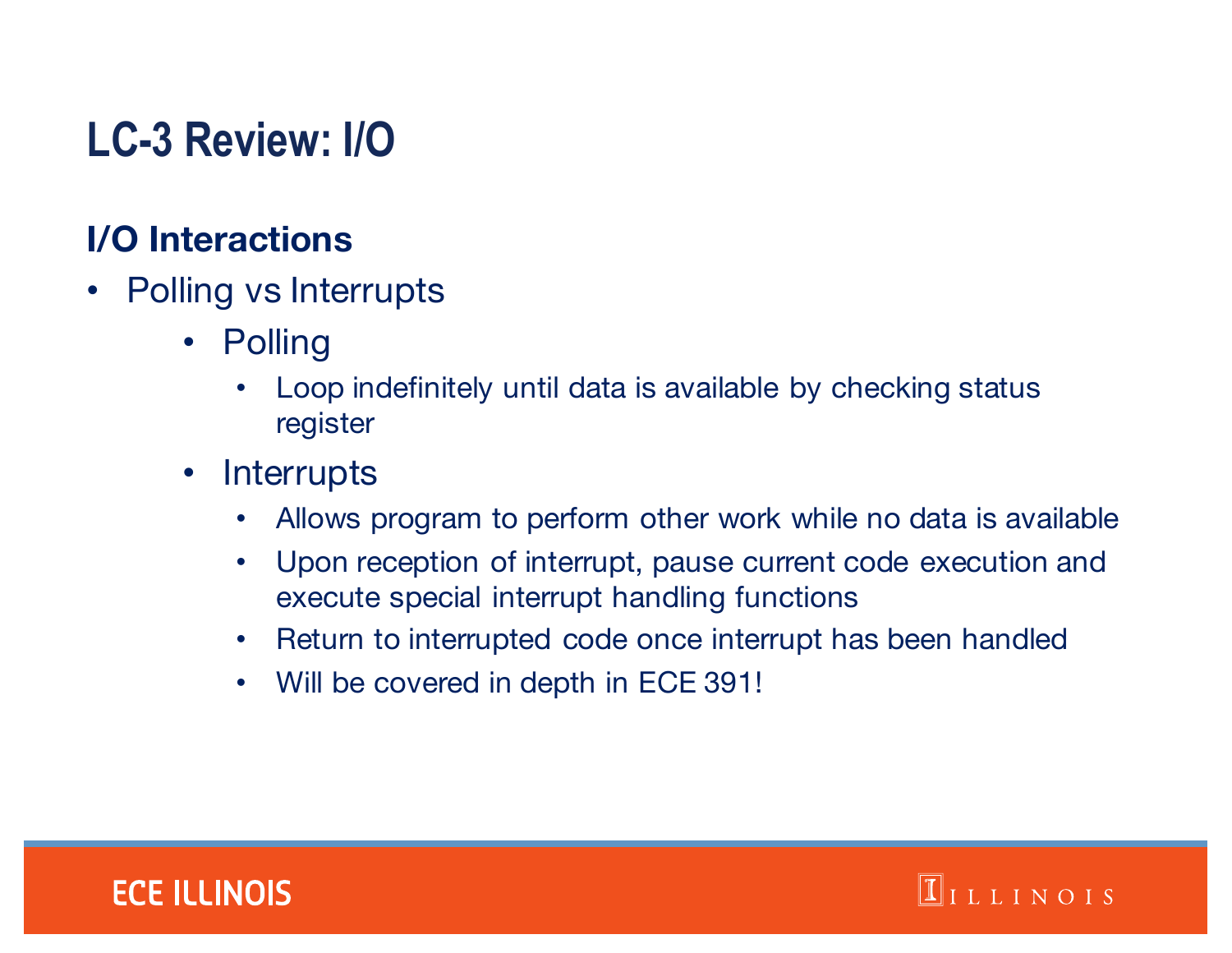# **LC-3 Review: I/O**

#### **Memory Mapped I/O**

- Map I/O to specific memory addresses
	- Removes the need for dedicated I/O channels
- Accessing the mapped memory address gives access to the input or output device
	- Reading from xFE02 (KBDR) returns a char of what key was pressed on the keyboard
	- Writing 'a' to xFE06 (DDR) will display 'a' on the display
	- Check the status register (KBSR, DSR) of the respective input/output before reading or writing



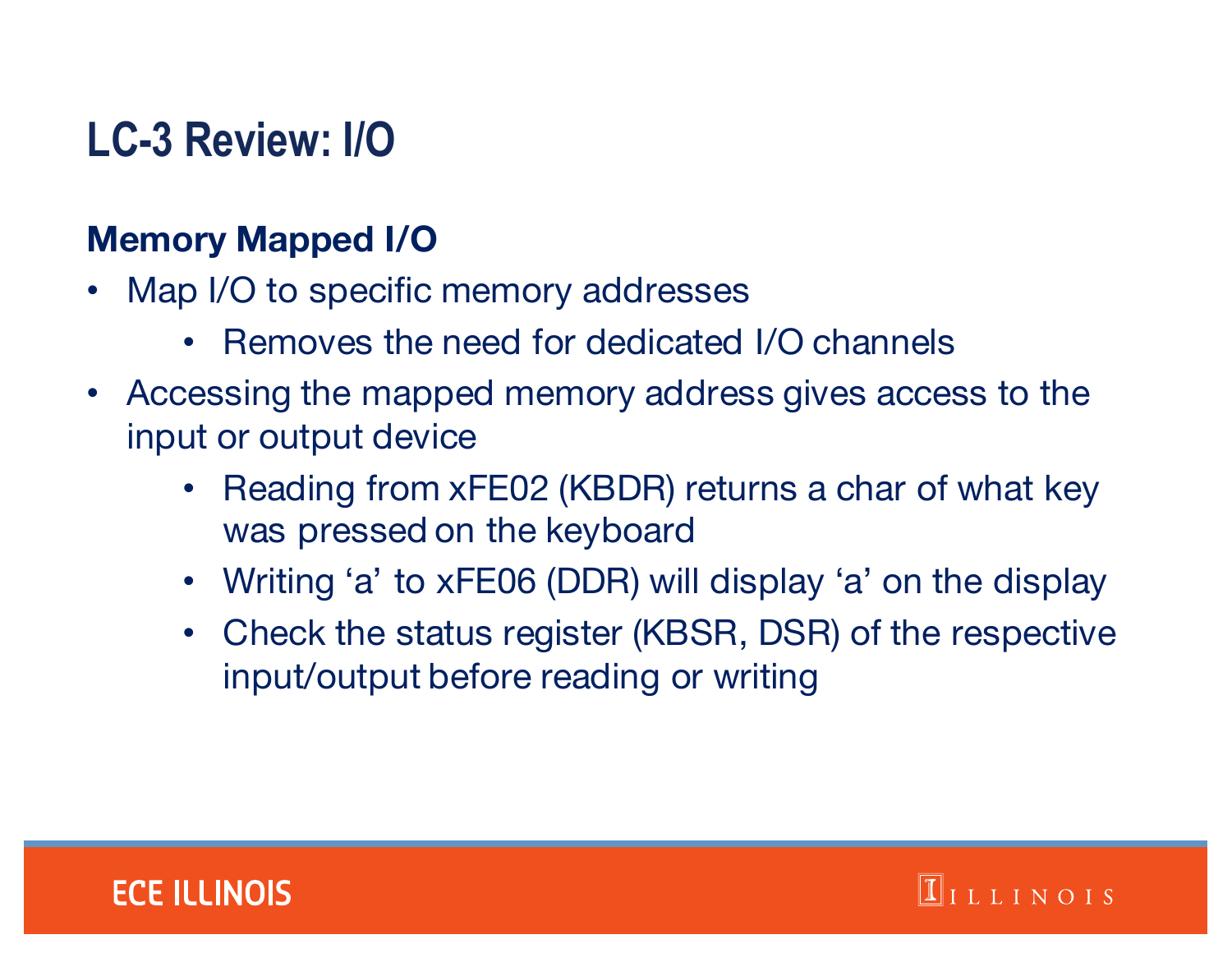# **LC-3 Review: Keyboard Input**

#### **Reading from the keyboard**

• Poll KBSR until ready bit is set then access input data stored in lower 8 bits of KBDR

| <b>POLL</b> | LDI         | R1, KBSR    | ; Check status register        |
|-------------|-------------|-------------|--------------------------------|
|             | <b>BRzp</b> | <b>POLL</b> | ; Loop while ready bit not set |
|             | LDI         | RO, KBDR    | ; Get keyboard input           |
| <b>KBSR</b> | .FILL       | xFE00       | ; KBSR address                 |
| <b>KBDR</b> | .FILL       | xFEO2       | ; KBDR address                 |

 $\boxed{\mathbb{I}}$ ILLINOIS

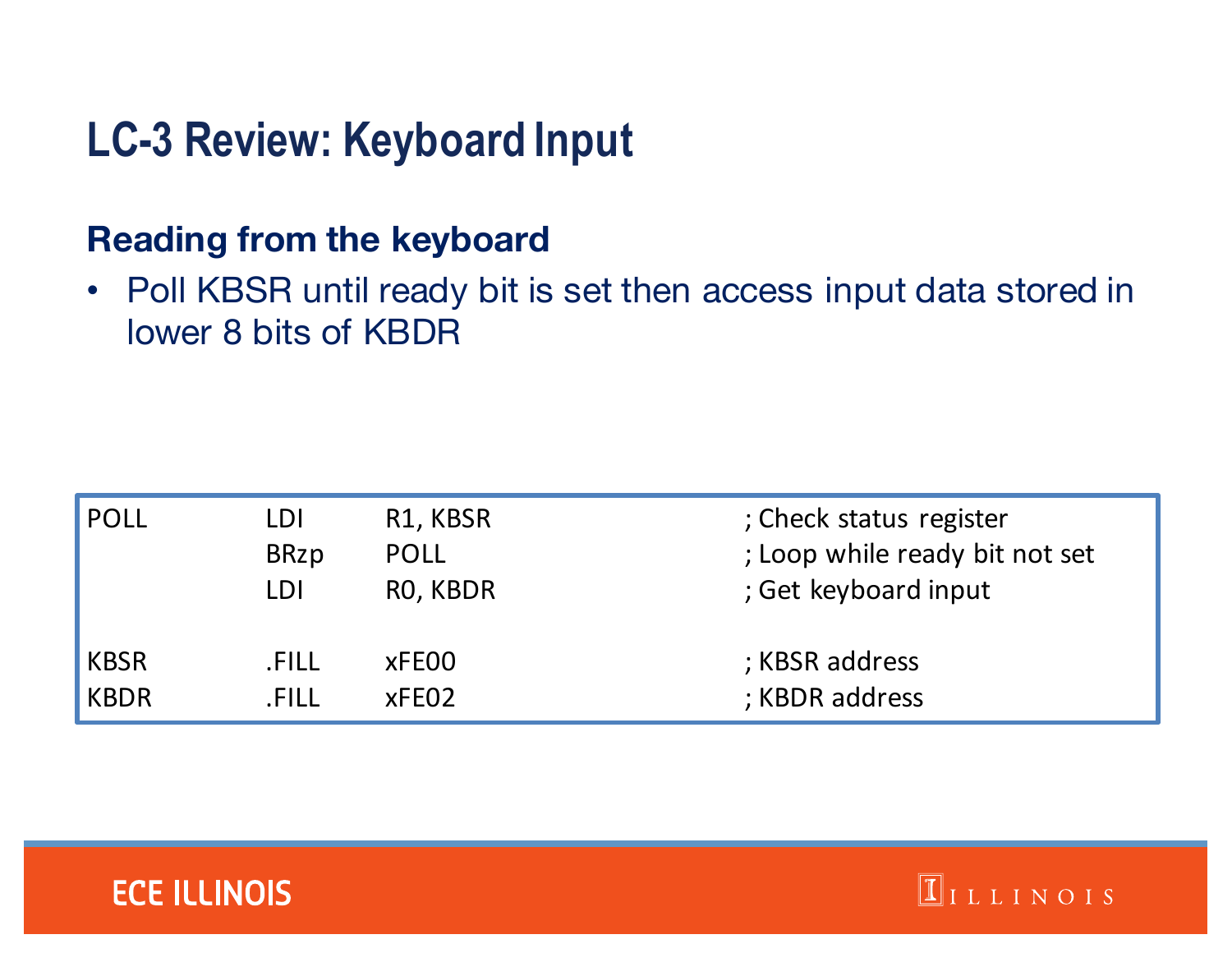# **LC-3 Review: Display Output**

#### **Writing to the display**

• Poll DSR until ready bit is set then write display data to DDR

| <b>POLL</b> | LDI         | R1, DSR     | ; Check status register        |
|-------------|-------------|-------------|--------------------------------|
|             | <b>BRzp</b> | <b>POLL</b> | ; Loop while ready bit not set |
|             | <b>STI</b>  | RO, DDR     | ; Write display data           |
| <b>DSR</b>  | .FILL       | xFE04       | ; DSR address                  |
| <b>DDR</b>  | .FILL       | xFE06       | ; DDR address                  |



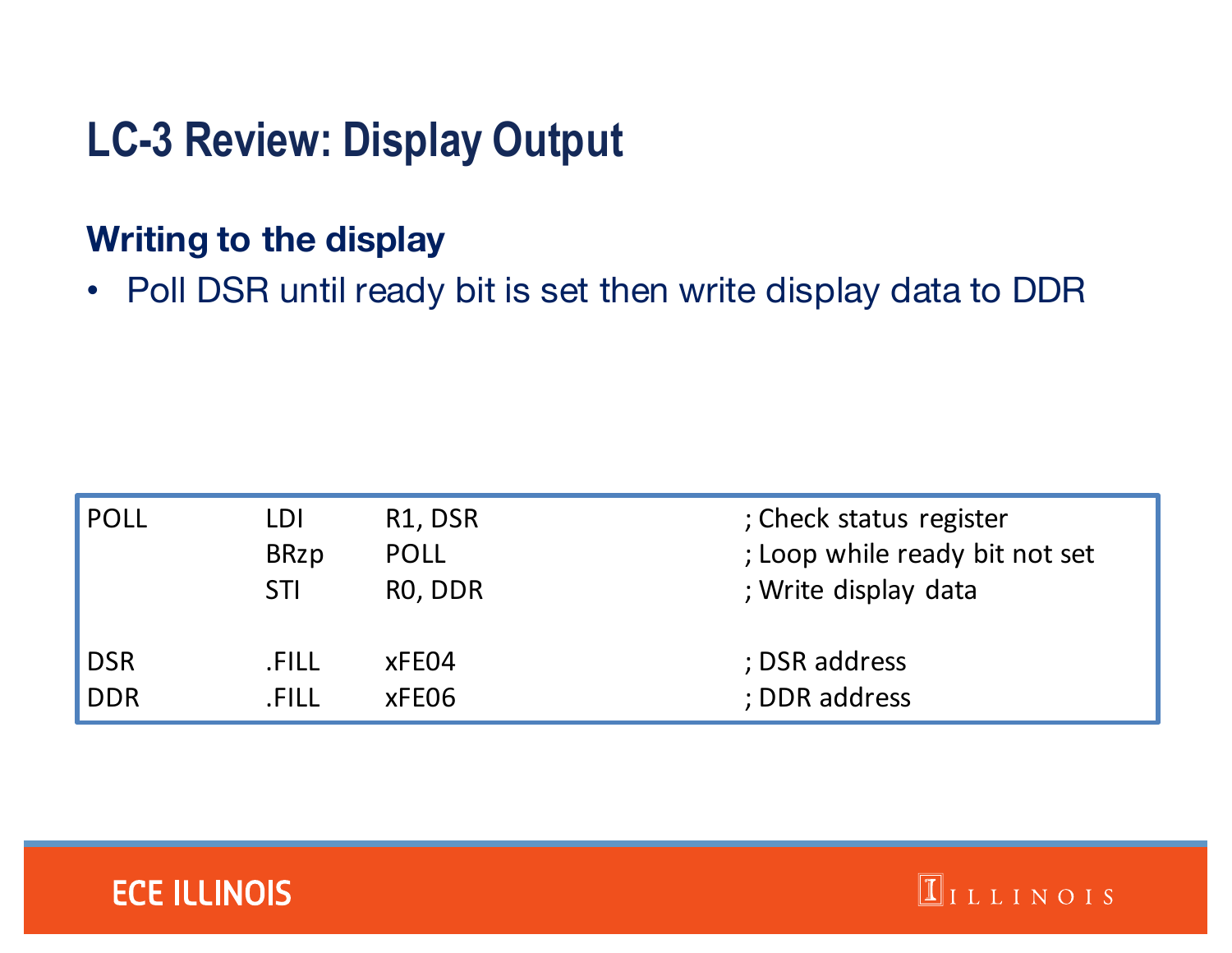

 $\Pi$ ILLINOIS

### **TRAPS**

TRAP function

- **•** Passes control to operating system
- § Programmers can use complex operations without specialized knowledge

| <b>Trap Vector</b> | <b>Assembler Name</b> | <b>Description</b>                                                                           |
|--------------------|-----------------------|----------------------------------------------------------------------------------------------|
| x20                | <b>GETC</b>           | Read single character from keyboard into RO                                                  |
| x21                | <b>OUT</b>            | Write character from R0 to display                                                           |
| x22                | <b>PUTS</b>           | Write null terminated string of characters to<br>display starting from memory location at RO |
| x23                | IN                    | Prompts for input; Reading char from keyboard<br>and echo input to console                   |
| x24                | <b>PUTSP</b>          | Same as puts but use characters from both lower<br>and upper 8 bits                          |
| x25                | <b>HALT</b>           | Halts program execution                                                                      |

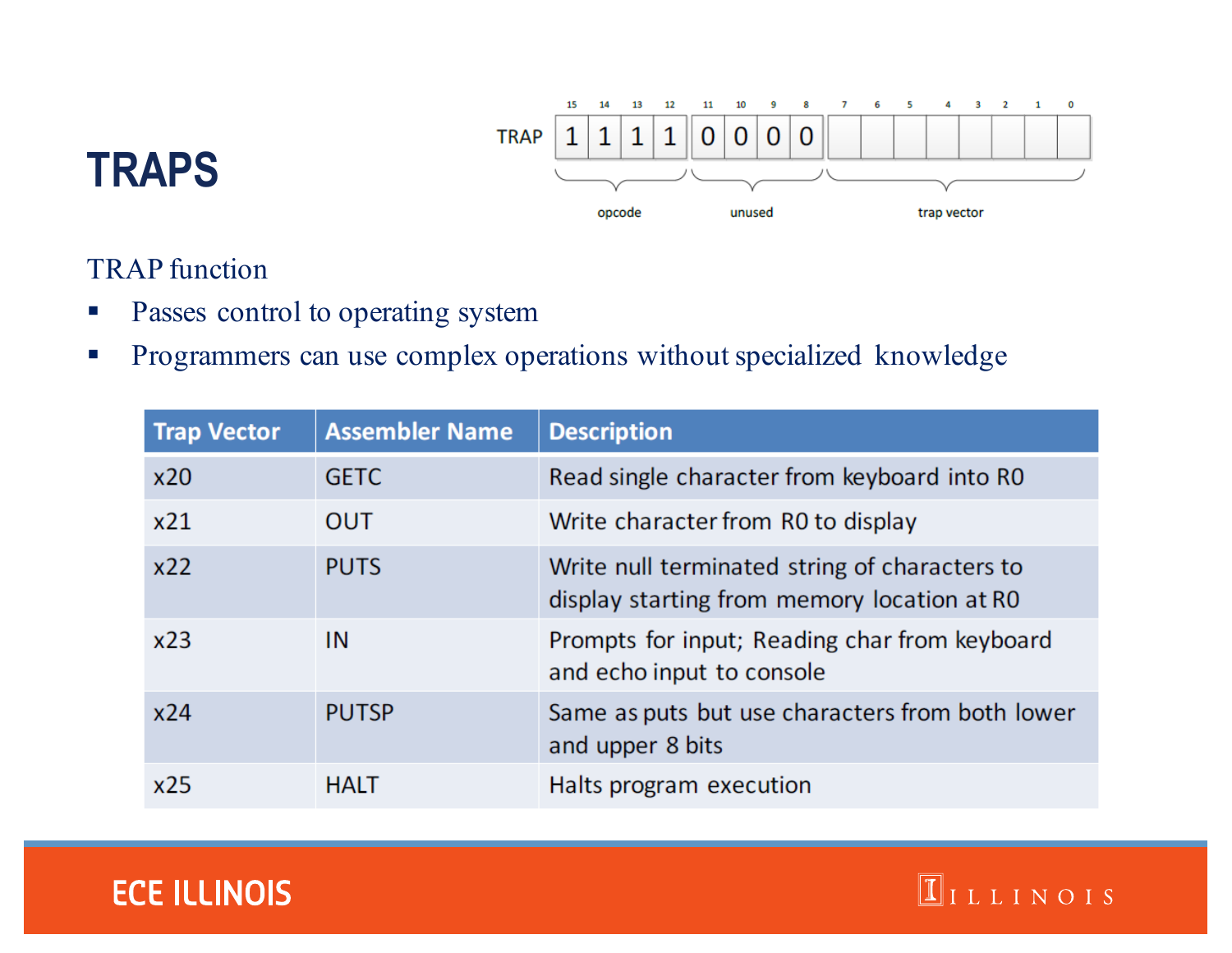### **TRAPS: How they work**

- **TRAP function is called by the user**
- § The 8-bit trap vector is used as the index of the service routine's address in the trap vector table
	- $-$  the table is stored in memory at  $0x0000 0x00FF$
- The PC is loaded with the address of the service routine
- **•** After executing the service routine, control returns to the user program

```
MAR	<- ZEXT(trapvector)
MDR <- MEM[MAR]
     R7 < PCPC	<- MDR
```


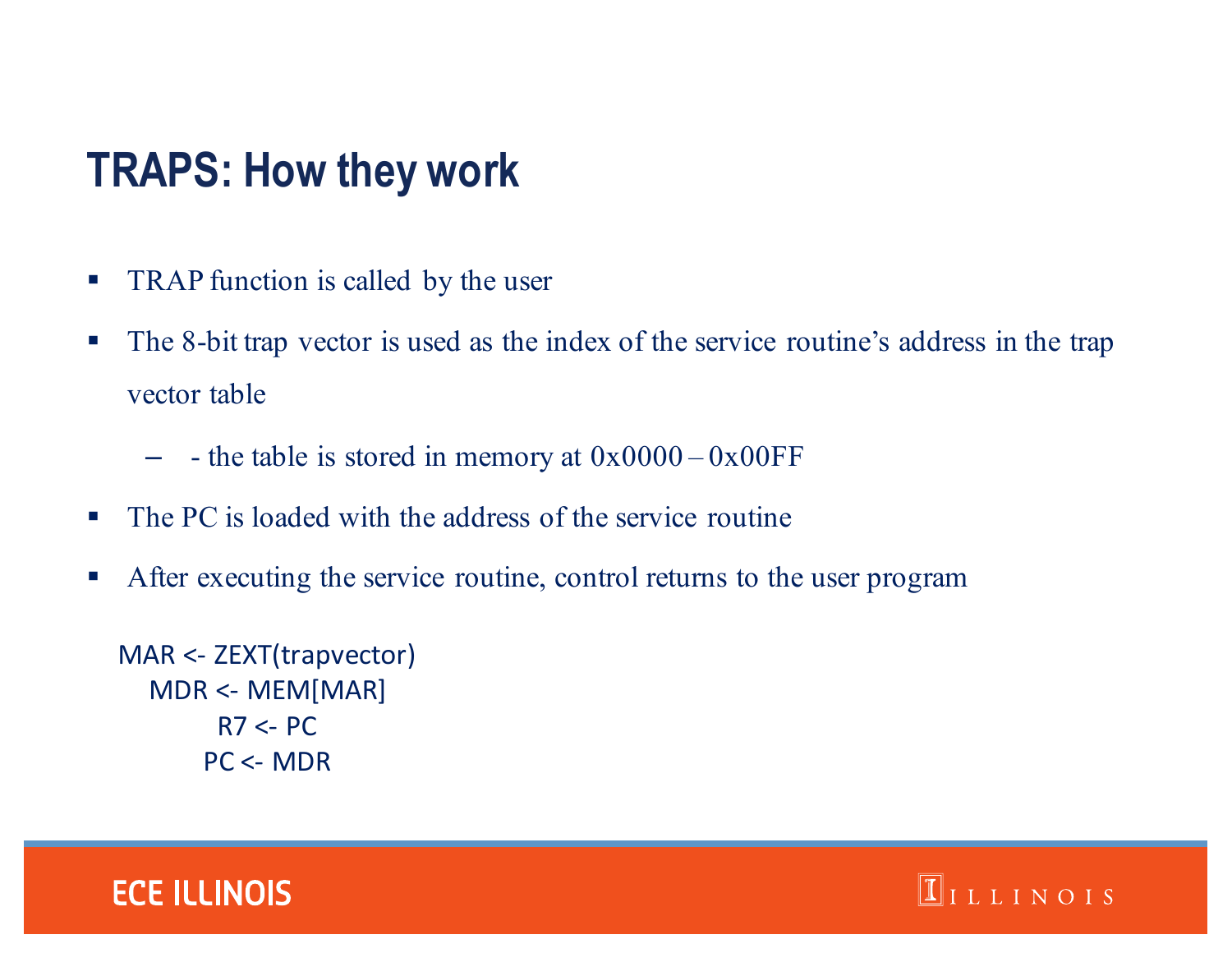### **Subroutines**

- Similar to service routines but not part of the OS
- Useful if there is a code segment that needs to be executed multiple times
- § Subroutines can be invoked by JSR or JSRR
- Return is implemented with RET instruction



 $\Pi$ ILLINOIS

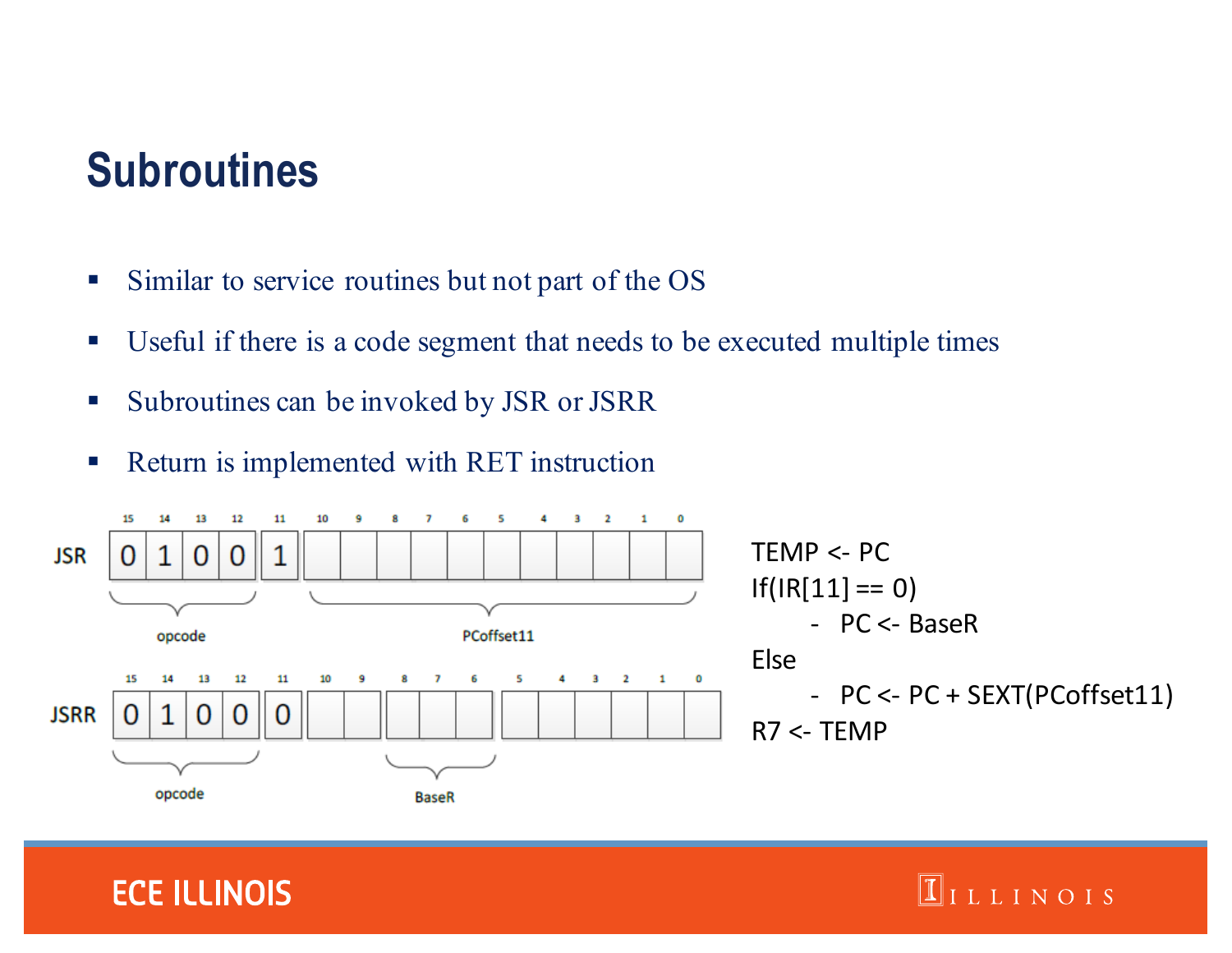### **Subroutines: Callee and Caller Save**

- § Subroutine will save and restore registers that it modifies except for the return values
	- The only visible change should be the return value (if any) upon return
- Caller should save registers that could be modified by the subroutine if they contain important data

 $\boxed{\mathbb{I}}$ ILLINOIS

- R7 would need to be saved since JSR and JSRR overwrite its value

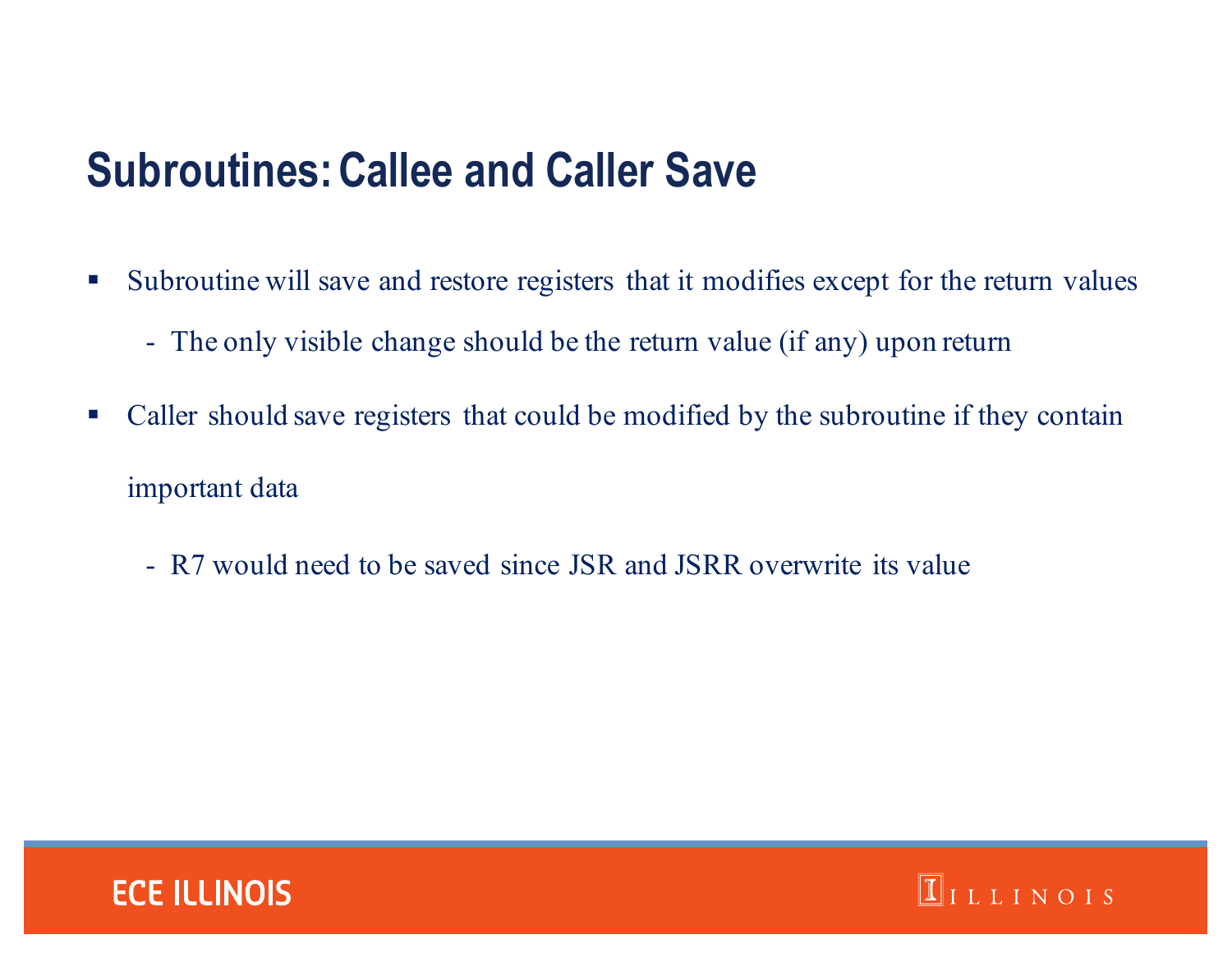## **Stacks**

- Last-In-First-Out (LIFO)
- Stack operations
	- Push: puts a new thing on top of the stack
	- Pop: removes whatever is on the top of the stack
	- IsEmpty: checks if the stack is empty
	- IsFull: checks if the stack is full
- Example:



**Initial State** 



After

**One Push** 





**After Three** 

**More Pushes**